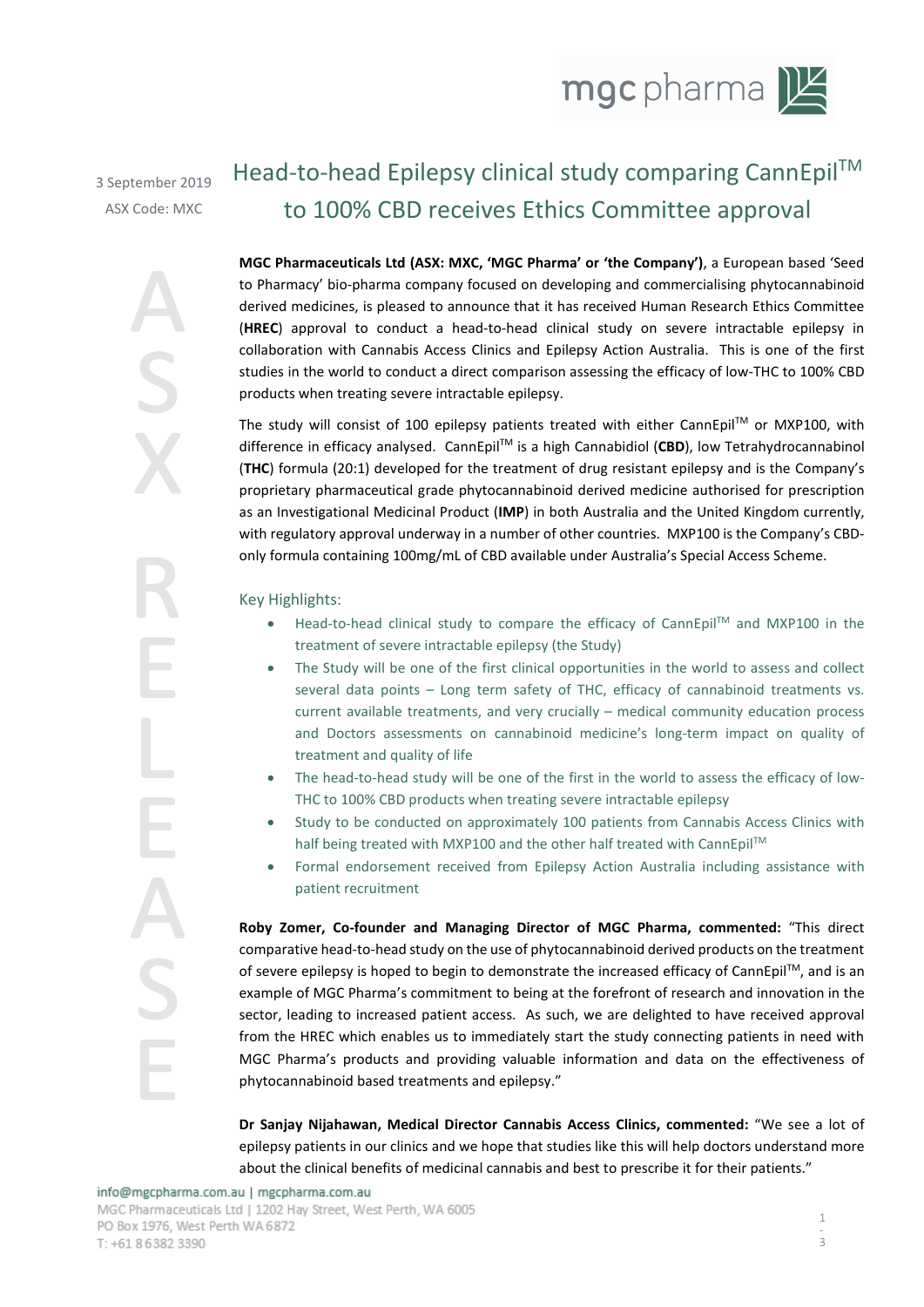

**Carol Ireland, CEO of Epilepsy Action Australia, commented:** "Epilepsy Action Australia is always happy to see more research being conducted on the benefits of cannabis treatments for epilepsy, as continued positive results will assist in ensuring it becomes mainstream. However, there are still many issues other than research facing patients in Australia, and globally, for obtaining access to such potentially life-changing medications. We look forward to continue working with MGC Pharma to address these."

#### **Additional Information**

Human Research Ethics Committee (**HREC**) approval has recently been received by MGC Pharma and Cannabis Access Clinics to conduct a head-to-head clinical study comparing the efficacy of CannEpil™ and MXP100 on the treatment of severe intractable epilepsy, in collaboration with Epilepsy Action Australia.

CannEpil™ is a high CBD, low THC formula (20:1) developed for the treatment of drug resistant epilepsy and is the Company's proprietary pharmaceutical grade phytocannabinoid derived medicine authorised for prescription as an Investigational Medicinal Product (**IMP**) both in Australia and the United Kingdom. MXP100 is the Company's CBD-only formula containing 100mg/mL of CBD available under Australia's Special Access Scheme.

While there is a growing body of evidence that phytocannabinoid derived medicines may reduce seizures in epilepsy patients, much of this data is for cannabidiol (**CBD**) only products. There is increasing data, from both the Company's research on CannEpilTM, and other studies using similar formulations, that low tetrahydrocannabinol (**THC**) high CBD medicines may have greater efficacy.

This will be one of the first studies to directly compare the two, and if successful, will provide additional evidence that CannEpil<sup>TM</sup> may have a significant positive impact on patients with epilepsy in Australia, and for distribution into the global marketplace.

Approval from the HREC enables the study to commence immediately, with 100 adult patients from Cannabis Access Clinics participating in the study, with 50 being treated with CannEpilTM and 50 being treated with MXP100. Each patient will be monitored for 12 months on the Company's products. Epilepsy Action Australia has endorsed the study and will assist through providing support in the recruitment of patients.

The primary outcome is Patient Reported Outcome Measures (PROM), which measures and tracks the patient's seizures, include duration, rescue medication (if any), seizure type, possible triggers, location, etc. All patients will be monitored with no medication to establish a baseline for four weeks prior to taking either CannEpil<sup>TM</sup> or MXP100, they will then be monitored for 12 months while taking CannEpil™ or MXP100. Secondary outcome is Patient-Reported Outcomes Measurement Information System (PROMIS-29), which is used to measure self-reported physical, mental and social health, and wellbeing.

Following this approval from the HREC, participant recruitment is expected to commence Q4CY2019 once all import/export permits are granted, which are currently being obtained by the Company. Once participant recruitment has commenced the Study will proceed with data collection, data analysis and data reporting with the Company expecting the final report within 24 months of commencement. **--Ends--**